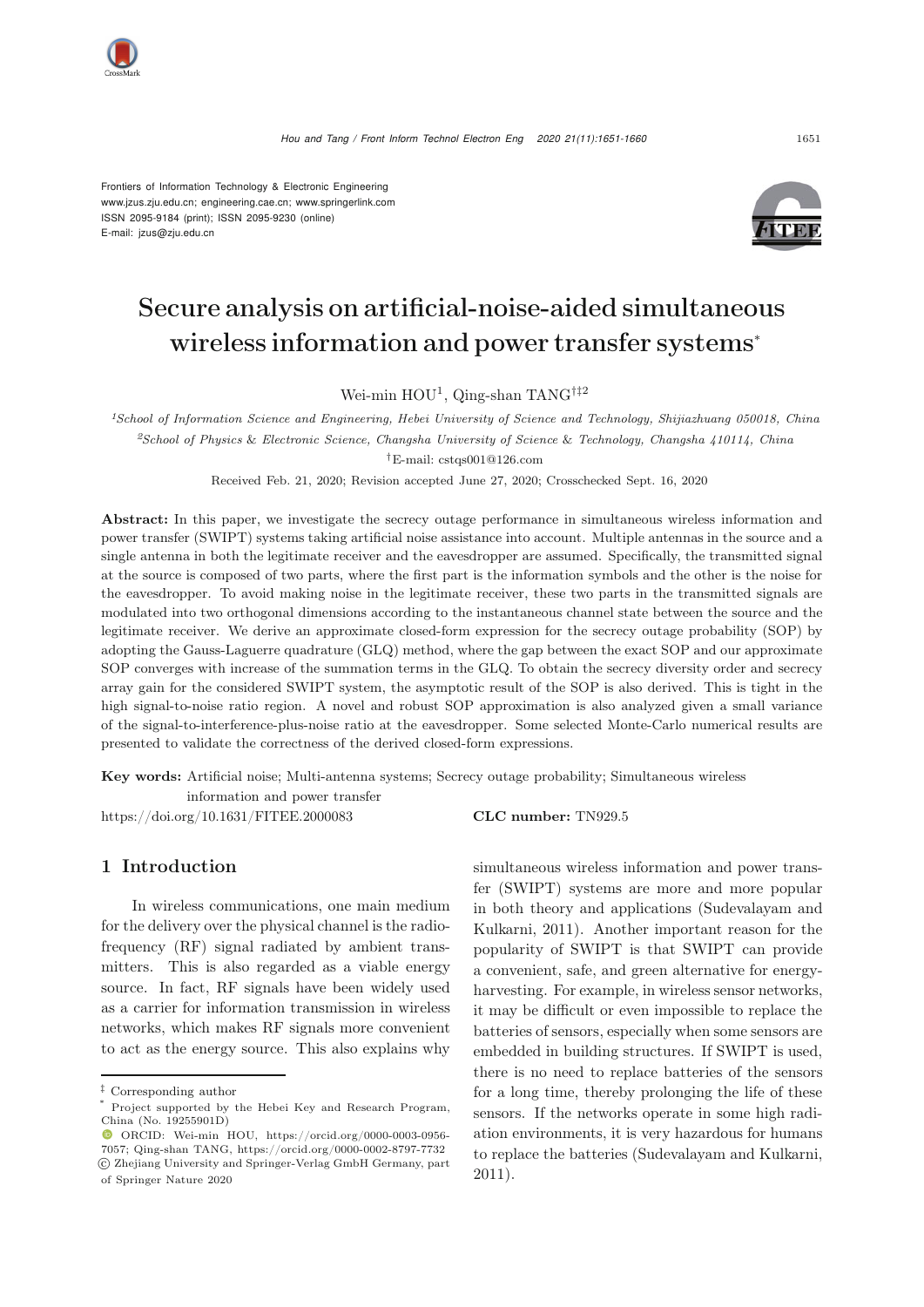There are two main working modes in SWIPT systems, i.e., time-splitting (TS) and power-splitting (PS) modes (Zhang R and Ho, 2013; Zhou et al., 2013; Shi et al., 2014). In the TS scheme, the time is divided into two time slots, and the system is switched between information signal transmission and energy-harvesting in different time slots. However, this TS mode typically extends the total delivery time, resulting in more delay at the users. In contrast, in the PS scheme, the system carries out information signal transmission and energy-harvesting simultaneously, where a fraction of the received signal energy at the users is used for information decoding and the other part is used for energy-harvesting. Although the signal-to-noise ratio (SNR) at the users for information decoding decreases under the PS scheme due to PS, the resulting delay for users can be much smaller than the one in the TS case.

In wireless communication networks, given the open access of RF signals, the security issue should be considered. Bloch et al. (2008) first proposed a physical layer design for security, where secure transmission can be guaranteed if the channel state between the source and the legitimate receiver is better than that over the wiretap channel. There are some typical studies on physical layer security analysis based on the work of Bloch et al. (2008) (Zou et al., 2015; Zhao et al., 2016, 2017, 2019a, 2019b; Liu et al., 2017). Because multi-antenna systems have more spatial diversity and higher transmission rates (Tian and Chen, 2019), multi-antenna techniques for physical layer security have been widely investigated and well outlined in Chen et al. (2017) and Qi et al. (2020).

Unfortunately, SWIPT systems have an eavesdropper-attack problem, especially when the source needs to transmit information signals and energy to different users (Pan et al., 2015, 2016b, 2017a, 2017b; Wang et al., 2019). Pan et al. (2015, 2016b, 2017a) analyzed the secrecy outage performance in SWIPT systems, where the source transmitted information signals to a user (legitimate receiver), and another user (eavesdropper) harvested energy from the transmitted signal for the legitimate receiver and decoded the delivered information. Pan et al. (2017b) studied the secrecy outage performance of a hybrid visible light and RF communication system, in which light energy harvesting is enabled, considering the randomness of the terminals. In Wang et al. (2019), the secrecy outage performance in TS SWIPT systems was investigated over generalized-K fading channels. However, Pan et al. (2015, 2016b, 2017a, 2017b) and Wang et al. (2019) did not consider the structure of the transmitted signals for the legitimate receiver. In fact, by designing the signal structure, a better secrecy outage performance can be achieved (Yang et al., 2015; Zhang X et al., 2015; Deng et al., 2016; Zhang M et al., 2016; El Shafie et al., 2017). However, most of studies on artificial noise focus on the optimization aspect for the secrecy outage probability (SOP) or secrecy capacity (Khandaker et al., 2019), and there are few studies on performance analysis, because of the complexity of the SNR distribution at the eavesdropper.

In this study, the secrecy outage performance of an SWIPT system is analyzed, by designing artificial noise for the eavesdropper in the transmitted signals. The main contributions are outlined as follows:

1. A simple closed-form expression for the SOP is derived using the Gauss-Laguerre quadrature (GLQ) method, where a few summation terms in GLQ can make a very tight approximation to the exact SOP. The truncated error in the GLQ will almost vanish when the number of summation terms is sufficiently large.

2. The asymptotic analysis for the SOP in the high SNR region is performed to show the secrecy diversity order and secrecy array gain in this SWIPT system, and to simplify the expression for the SOP.

3. In the low variance region of the signal-tointerference-plus-noise ratio (SINR) at the eavesdropper, a robust approximation for the SOP proposed in Holtzman (1992), Pan et al. (2016a), and Zhao et al. (2019c) is presented. The numerical results show that this robust approximation becomes tight when the variance of the SINR at the eavesdropper is sufficiently small.

## 2 System model

As shown in Fig. [1,](#page-2-0) a source equipped with L  $(L \geq 2)$  transmitting antennas communicates with a legitimate receiver equipped with a single antenna, because of the size limitation, denoted by Bob. At the same time, a single antenna user (eavesdropper), denoted by Eve, is harvesting energy from the transmitted signals for Bob and wants to overhear the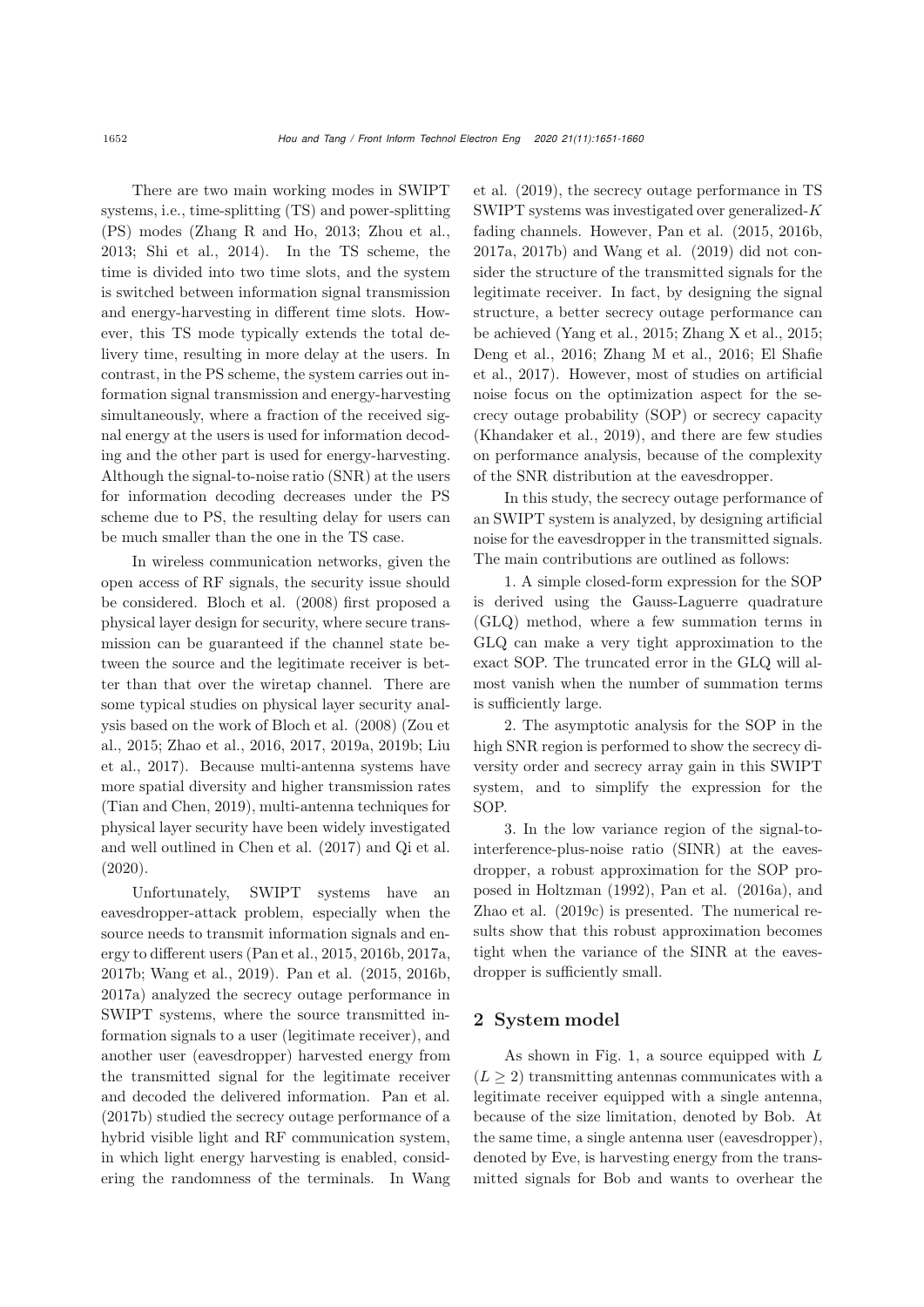information delivered by the source to Bob under the PS scheme.



<span id="page-2-0"></span>Fig. 1 A secure artificial-noise-aided SWIPT system

The transmitted signal  $x \in \mathbb{C}^L$  ( $\mathbb C$  denotes the whole complex number set) at the source with L transmitting antennas in the equal power allocation case (i.e., the transmit power at each transmit antenna is identical) is

$$
\boldsymbol{x} = \sqrt{\alpha \frac{P_{\rm s}}{L}} \boldsymbol{p} s + \sqrt{(1 - \alpha) \frac{P_{\rm s}}{L}} \boldsymbol{p}^{\perp} z, \qquad (1)
$$

where  $s \in \mathbb{C}$  with zero mean and unit power is the information symbol picked from a Gaussian codebook,  $z \in \mathbb{C}$  following the complex standard normal distribution (i.e., zero mean and unit variance) is the artificial noise,  $\alpha \in (0,1)$  is the power allocation factor for information symbol and artificial noise,  $P_s$  is the total transmit power at the source,  $p \in \mathbb{C}^L$  denotes the normalized precode vector determined by the instantaneous channel state vector  $(h_B)$  between the source and Bob, and  $p^{\perp} \in \mathbb{C}^{L}$  is the orthonormal vector of the linear space spanned by *p*. Specifically, *p* is given by

$$
p = \left(\frac{h_{\rm B}^{\rm H}}{\|h_{\rm B}\|}\right)^{\rm T},\tag{2}
$$

where  $|| \cdot ||$  denotes the norm-2 operator of a vector, and superscripts "H" and "T" denote the conjugate transpose and non-conjugate transpose of a vector, respectively. Clearly, full channel state information (CSI) between the source and Bob is a precondition for the source to design this precoding scheme. For example, CSI acquisition at the source can be realized by adopting the time division duplex mode (Chen and Jia, 2018). Actually, CSI availability at the source is a common assumption in many existing works, such as the works outlined in Table IV of Chen et al. (2017).

After signal delivery, the signal received at Bob is

$$
y_{\rm B} = h_{\rm B}^{\rm T} x + n_{\rm B}
$$
  
=  $h_{\rm B}^{\rm T} \left( \sqrt{\alpha \frac{P_{\rm s}}{L}} p s + \sqrt{(1 - \alpha) \frac{P_{\rm s}}{L}} p^{\perp} z \right) + n_{\rm B}$   
=  $\sqrt{\alpha \frac{P_{\rm s}}{L}} ||h_{\rm B}|| s + n_{\rm B},$  (3)

where  $n_B$  is the Gaussian noise with power  $N_B$ . The corresponding SNR at Bob is

$$
\gamma_{\rm B} = \frac{\|\mathbf{h}_{\rm B}\|^2 \alpha \frac{P_{\rm s}}{L}}{N_{\rm B}}.\tag{4}
$$

As the conjugate channel state vector between the source and Eve  $(h_{\text{E}}^{\text{H}})^{\text{T}} \in \mathbb{C}^{L}$  is not orthogonal to  $p^{\perp}$ , the artificial noise in the transmitted signal from the source cannot be canceled at Eve's side. The signal received at Eve is

$$
y_{\rm E} = \sqrt{\alpha \frac{P_{\rm s}}{L}} \boldsymbol{h}_{\rm E}^{\rm T} \boldsymbol{p} s + \underbrace{\sqrt{(1-\alpha) \frac{P_{\rm s}}{L}} \boldsymbol{h}_{\rm E}^{\rm T} \boldsymbol{p}^{\perp} z}_{\text{artificial noise}} + n_{\rm E},
$$
\n(5)

where  $n<sub>E</sub>$  denotes the Gaussian noise with power  $N<sub>E</sub>$ . If the PS strategy is adopted at Eve for harvesting energy from the received signals, the signal for information decoding at Eve is given by

$$
y'_{\rm E} = \sqrt{\alpha \beta \frac{P_{\rm s}}{L}} \mathbf{h}_{\rm E}^{\rm T} \mathbf{p} s + \sqrt{(1 - \alpha) \beta \frac{P_{\rm s}}{L}} \mathbf{h}_{\rm E}^{\rm T} \mathbf{p}^{\perp} z + \sqrt{\beta} n_{\rm E} + z_0,
$$
 (6)

where  $z_0$  is the PS noise subject to a circularly symmetric complex normal distribution with zero mean and variance  $N_0$ , and  $\beta \in (0,1)$  denotes the power splitting factor (i.e., a fraction  $\beta$  of the received signal's energy is used for information decoding and the remaining for energy harvesting). The resulting SINR at Eve is given by

$$
\gamma_{\rm E} = \frac{|h_{\rm E}^{\rm T} \mathbf{p}|^2 \alpha \beta \frac{P_{\rm s}}{L}}{|h_{\rm E}^{\rm T} \mathbf{p}^{\perp}|^2 (1 - \alpha) \beta \frac{P_{\rm s}}{L} + \beta N_{\rm E} + N_0}.
$$
 (7)

In this study, all channels are subject to Rayleigh fading, and any two fading channels are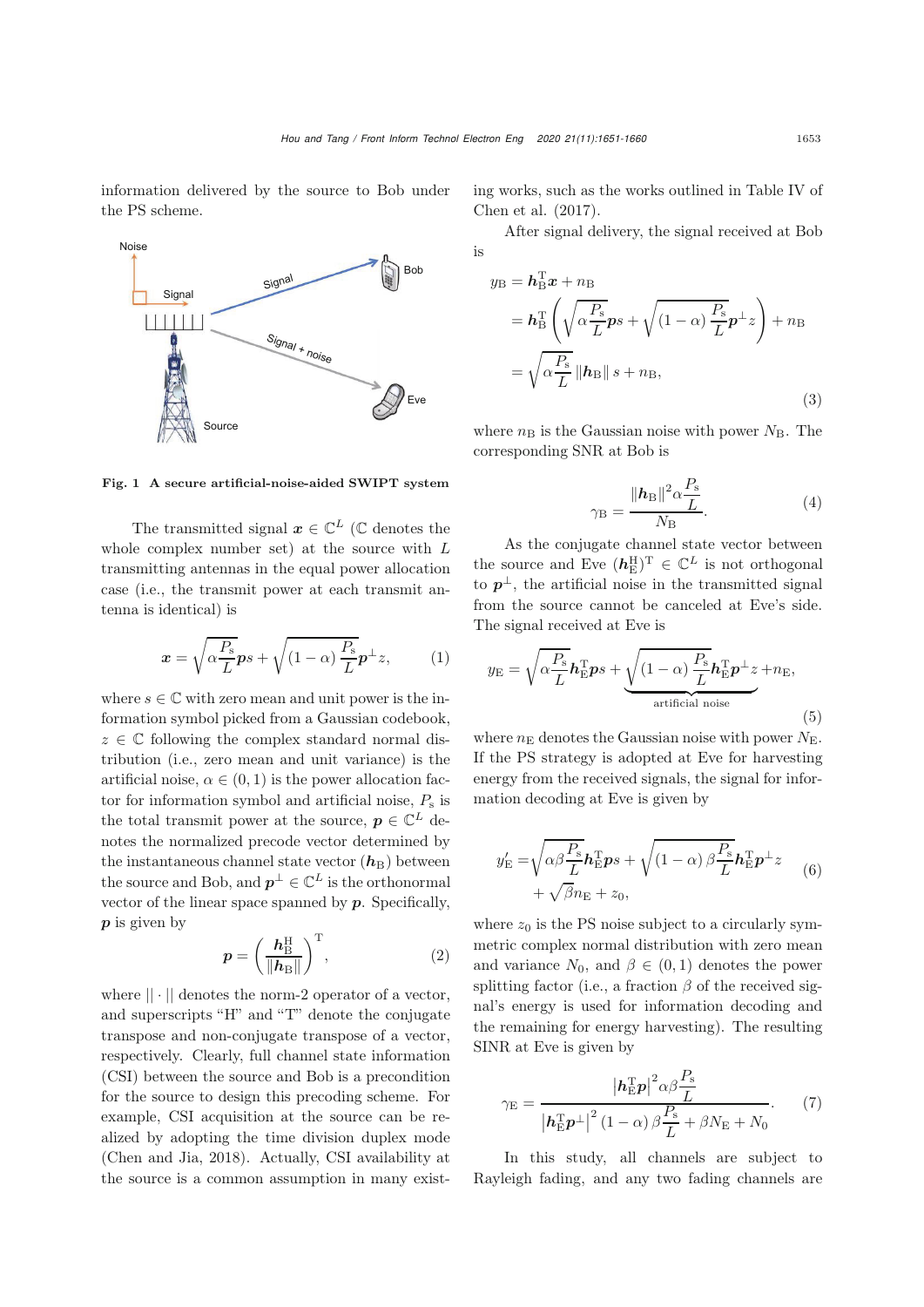mutually independent. Furthermore, each element in  $h_B$  (or  $h_E$ ) follows an identical and independent distribution. Without loss of generality, we assume that  $h_{\text{B},i} \in h_{\text{B}}$  and  $h_{\text{E},i} \in h_{\text{E}}$   $(i = 1, 2, \dots, L)$ follow circularly symmetric complex normal distributions with zero mean and unit variance, i.e.,  $h_{\text{B},i} \sim \mathcal{CN}(0,1)$  and  $h_{\text{E},i} \sim \mathcal{CN}(0,1)$ . The distribution of  $\gamma_B$  is the Gamma distribution, and the probability density function (PDF) and cumulative distribution function (CDF) of  $\gamma_B$  are respectively

$$
f_{\gamma_{\rm B}}(x) = \frac{x^{L-1}}{\Gamma(L)\overline{\gamma}_{\rm B}^L} \exp\left(-\frac{x}{\overline{\gamma}_{\rm B}}\right),\tag{8}
$$

$$
F_{\gamma_{\rm B}}(x) = \frac{1}{\Gamma(L)} \Upsilon\left(L, \frac{x}{\overline{\gamma}_{\rm B}}\right)
$$

$$
\stackrel{\text{(a)}}{=} 1 - \sum_{k=0}^{L-1} \frac{x^k}{k! \overline{\gamma}_{\rm B}^k} \exp\left(-\frac{x}{\overline{\gamma}_{\rm B}}\right),\tag{9}
$$

where  $\Gamma(\cdot)$  denotes the Gamma function,  $\Upsilon(\cdot, \cdot)$  denotes the lower incomplete Gamma function (Gradshteyn and Ryzhik, 2007),  $\overline{\gamma}_{\text{B}} = \frac{\alpha P_{\text{s}}}{LN_{\text{B}}}$ , and (a) follows the positive integer assumption for L.

Let  $X = h_{\rm E}^{\rm T} p$  and  $Y = h_{\rm E}^{\rm T} p^{\perp}$ . It is clear that  $X$  and  $Y$  still follow complex Gaussian distributions with zero mean and unit variance, because X and Y are summations of L independent and identical complex Gaussian random variables, and  $p$  and  $p^{\perp}$ are normalized vectors. Furthermore,  $X$  and  $Y$  are independent, because  $p^{\perp}$  is orthogonal to *p*. Mathematically, we have

$$
\mathbb{E}\left\{XY^{\mathrm{H}}\right\} = \mathbb{E}\left\{\mathbf{h}_{\mathrm{E}}^{\mathrm{T}}\mathbf{p}(\mathbf{h}_{\mathrm{E}}^{\mathrm{T}}\mathbf{p}^{\perp})^{\mathrm{H}}\right\} \n= \mathbb{E}\left\{\mathbf{h}_{\mathrm{E}}^{\mathrm{T}}\mathbf{p}(\mathbf{p}^{\perp})^{\mathrm{H}}(\mathbf{h}_{\mathrm{E}}^{\mathrm{T}})^{\mathrm{H}}\right\} \n\stackrel{\text{(a)}}{=} \mathbb{E}\left\{\text{tr}\left\{\mathbf{h}_{\mathrm{E}}^{\mathrm{T}}\mathbf{p}(\mathbf{p}^{\perp})^{\mathrm{H}}(\mathbf{h}_{\mathrm{E}}^{\mathrm{T}})^{\mathrm{H}}\right\}\right\} \n\stackrel{\text{(b)}}{=} \mathbb{E}\left\{\text{tr}\left\{\mathbf{h}_{\mathrm{E}}^{\mathrm{T}}\mathbf{p}(\mathbf{p}^{\perp})^{\mathrm{H}}\mathbf{h}_{\mathrm{E}}^{\mathrm{T}}\mathbf{p}(\mathbf{p}^{\perp})^{\mathrm{H}}\right\}\right\} \n\stackrel{\text{(c)}}{=} \text{tr}\left\{\mathbb{E}\left\{\left(\mathbf{h}_{\mathrm{E}}^{\mathrm{T}}\right)^{\mathrm{H}}\mathbf{h}_{\mathrm{E}}^{\mathrm{T}}\right\}\mathbf{p}(\mathbf{p}^{\perp})^{\mathrm{H}}\right\} \n= \text{tr}\left\{\mathbf{p}(\mathbf{p}^{\perp})^{\mathrm{H}}\right\}\stackrel{\text{(d)}}{=} \text{tr}\left\{\left(\mathbf{p}^{\perp}\right)^{\mathrm{H}}\mathbf{p}\right\}\stackrel{\text{(e)}}{=} 0, \tag{10}
$$

where  $\mathbb{E}\{\cdot\}$  denotes the expectation operator,  $\mathrm{tr}\{\cdot\}$ denotes the trace of a matrix,  $I_L \in \mathbb{C}^{L \times L}$  denotes the unitary matrix, (a) follows  $A = \text{tr}{A}$  for  $A \in \mathbb{C}$ , (b) and (d) follow  $\text{tr}{AB}$  =  $\text{tr}{BA}$ , (c) follows the exchange of the trace operator and expectation operator, and (e) follows orthogonality between *p* and  $p^{\perp}$ . As X and Y are two complex Gaussian random variables and the correlation coefficient between X and Y is zero (derived from  $\mathbb{E}\left\{ XY^{\mathrm{H}}\right\} =0$ ), X and Y are independent. The distributions of  $|X|^2$  and  $|Y|^2$  are clearly exponential distributions with a unit rate, i.e.,  $|X|^2 \sim \exp(1)$  and  $|Y|^2 \sim \exp(1)$ .

#### 3 Secrecy outage probability

In this section, a simple and tight approximate closed-form expression for the SOP will be derived based on the GLQ method (Lemma [1\)](#page-4-0).

The secrecy capacity  $(C_s)$  is defined as (Bloch et al., 2008)

$$
C_{\rm s} = \max\{\log_2(1+\gamma_{\rm B}) - \log_2(1+\gamma_{\rm E}),0\},\quad (11)
$$

where  $\log_2(1 + \gamma_B)$  and  $\log_2(1 + \gamma_E)$  are the instantaneous capacities of the source–Bob link and the source–Eve link, respectively.

Assume that there is no channel state feedback from Eve to the source, i.e., a silent eavesdropping scenario, which is most practical and reasonable for Eve to protect itself from being detected. In this silent eavesdropping case, secure transmission cannot be guaranteed because the source has no choice but to adopt a constant rate of confidential information  $(C_{\text{th}})$ . Unfortunately,  $C_{\text{th}}$  may not always be smaller than  $C_s$  in each channel realization. There is a probability that  $C_{\text{th}}$  is greater than  $C_{\text{s}}$ , i.e., the secrecy outage. The SOP is mathematically written as

<span id="page-3-0"></span>
$$
SOP
$$
  
= Pr {log<sub>2</sub> (1 +  $\gamma_B$ ) - log<sub>2</sub> (1 +  $\gamma_E$ )  $\leq C_{th}$ }  
= Pr { $\gamma_B \leq \lambda \gamma_E + \lambda - 1$ }  
=  $\int_0^\infty \int_0^\infty F_{\gamma_B} (\lambda \gamma_E + \lambda - 1) f_X(x) f_Y(y) dxdy$   
=  $\int_0^\infty \int_0^\infty F_{\gamma_B} \left( \frac{\lambda \alpha \beta \frac{P_s}{L} x}{(1 - \alpha) \beta \frac{P_s}{L} y + \beta N_E + N_0} + \lambda - 1 \right)$   
 $\cdot f_X(x) f_Y(y) dxdy,$  (12)

where  $\lambda = 2^{C_{\text{th}}}$ , and  $f_X(\cdot)$  and  $f_Y(\cdot)$  denote the PDF of  $X$  and  $Y$ , respectively.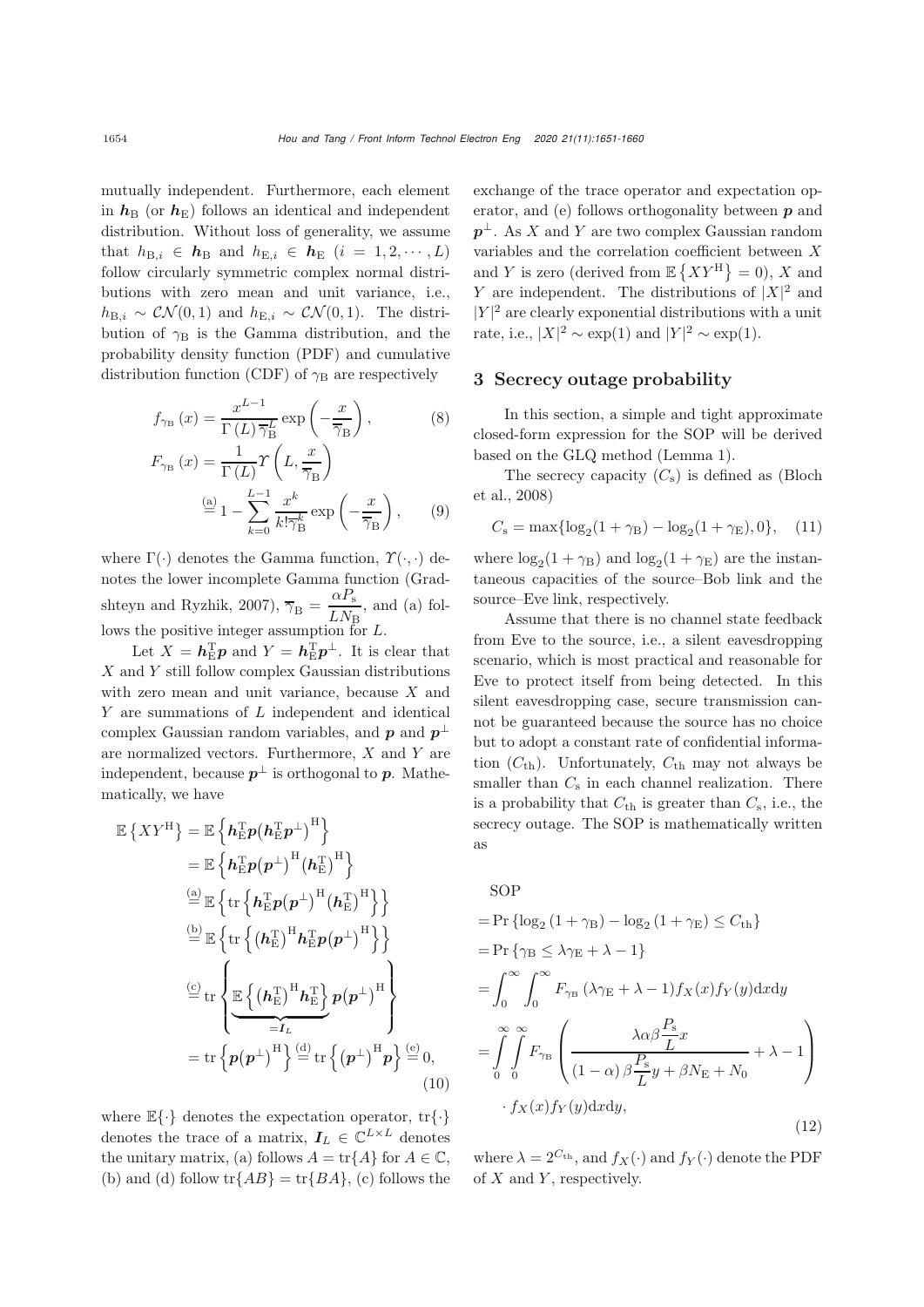<span id="page-4-0"></span>Lemma 1 A simple and approximate closed-form expression for the SOP in this artificial-noise-aided SWIPT system can be derived as

$$
\text{SOP} \approx 1 - \sum_{k=0}^{L-1} \frac{\exp\left(-\frac{\lambda - 1}{\overline{\gamma}_{\text{B}}}\right)}{k! \overline{\gamma}_{\text{B}}^k} \sum_{f=0}^k {k \choose f} (\lambda - 1)^{k-f}
$$

$$
\cdot \left(\lambda \alpha \beta \frac{P_{\text{s}}}{L}\right)^f \sum_{n=1}^N \omega_n f(x_n), \tag{13}
$$

where  $x_n$ ,  $\omega_n$ , and N are the point, weight, and summation terms of GLQ respectively, and

$$
f(x) = \frac{\Gamma(f+1)}{\left[ (1-\alpha)\beta \frac{P_{\rm s}}{L} x + \beta N_{\rm E} + N_0 \right]^f}
$$

$$
\cdot \frac{\left[ (1-\alpha)\beta \frac{P_{\rm s}}{L} \overline{\gamma}_{\rm B} x + \beta N_{\rm E} \overline{\gamma}_{\rm B} + N_0 \overline{\gamma}_{\rm B} \right]^{f+1}}{\left[ (1-\alpha)\beta \frac{P_{\rm s}}{L} \overline{\gamma}_{\rm B} x + \lambda \alpha \beta \frac{P_{\rm s}}{L} + \beta N_{\rm E} \overline{\gamma}_{\rm B} + N_0 \overline{\gamma}_{\rm B} \right]^{f+1}}.
$$
(14)

**Proof** Substituting the CDF of  $\gamma_B$  in the SOP expression in Eq.  $(12)$  yields Eq.  $(15)$ , which is at the bottom of this page, where the integral with respect to  $x$  can be solved as Eq.  $(16)$ . The double integral in the SOP expression after the second equal sign in Eq. [\(15\)](#page-4-1) is defined as  $\mathcal{I}$ , which can be simplified as

<span id="page-4-3"></span>
$$
\mathcal{I} = \int_0^\infty \frac{\Gamma(f+1) \exp(-y)}{\left[ (1-\alpha) \beta \frac{P_\mathrm{s}}{L} y + \beta N_\mathrm{E} + N_0 \right]^f}
$$

$$
\cdot \frac{\left[ (1-\alpha) \beta \frac{P_\mathrm{s}}{L} \overline{\gamma}_\mathrm{B} y + \beta N_\mathrm{E} \overline{\gamma}_\mathrm{B} + N_0 \overline{\gamma}_\mathrm{B} \right]^{f+1}}{\left[ (1-\alpha) \beta \frac{P_\mathrm{s}}{L} \overline{\gamma}_\mathrm{B} y + \lambda \alpha \beta \frac{P_\mathrm{s}}{L} + \beta N_\mathrm{E} \overline{\gamma}_\mathrm{B} + N_0 \overline{\gamma}_\mathrm{B} \right]^{f+1}} dy. \tag{17}
$$

<span id="page-4-2"></span><span id="page-4-1"></span>It is difficult to derive a concise and exact closedform expression for  $I$ . Thus, we turn to the GLQ method to obtain an approximate expression of  $\mathcal I$  for

$$
SOP = 1 - \sum_{k=0}^{L-1} \frac{\exp\left(-\frac{\lambda - 1}{\overline{\gamma}_{B}}\right)}{k!\overline{\gamma}_{B}^{k}} \int_{0}^{\infty} \int_{0}^{\infty} \left(\frac{\lambda \alpha \beta \frac{P_{s}}{L} x}{(1 - \alpha) \beta \frac{P_{s}}{L} y + \beta N_{E} + N_{0}} + \lambda - 1\right)^{k}
$$

$$
\cdot \exp\left(-\frac{\lambda \alpha \beta \frac{P_{s}}{L} x}{(1 - \alpha) \beta \frac{P_{s}}{L} \overline{\gamma}_{B} y + \beta N_{E} \overline{\gamma}_{B} + N_{0} \overline{\gamma}_{B}}\right) f_{X}(x) f_{Y}(y) \, dx \, dy
$$

$$
= 1 - \sum_{k=0}^{L-1} \frac{\exp\left(-\frac{\lambda - 1}{\overline{\gamma}_{B}}\right)}{k! \overline{\gamma}_{B}^{k}} \sum_{f=0}^{k} {k \choose f} (\lambda - 1)^{k-f} \left(\lambda \alpha \beta \frac{P_{s}}{L}\right)^{f} \int_{0}^{\infty} \frac{1}{\left[(1 - \alpha) \beta \frac{P_{s}}{L} y + \beta N_{E} + N_{0}\right]^{f}}
$$

$$
\cdot \int_{0}^{\infty} x^{f} \exp\left(-\frac{\lambda \alpha \beta \frac{P_{s}}{L} x}{(1 - \alpha) \beta \frac{P_{s}}{L} \overline{\gamma}_{B} y + \beta N_{E} \overline{\gamma}_{B} + N_{0} \overline{\gamma}_{B}}\right) f_{X}(x) f_{Y}(y) \, dx \, dy. \tag{15}
$$

$$
\int_0^\infty x^f \exp\left(-\frac{\lambda \alpha \beta \frac{P_s}{L} x}{(1-\alpha)\beta \frac{P_s}{L} \overline{\gamma}_B y + \beta N_E \overline{\gamma}_B + N_0 \overline{\gamma}_B} - x\right) dx = \frac{\Gamma(f+1)}{\left(\frac{\lambda \alpha \beta \frac{P_s}{L}}{(1-\alpha)\beta \frac{P_s}{L} \overline{\gamma}_B y + \beta N_E \overline{\gamma}_B + N_0 \overline{\gamma}_B} + 1\right)^{f+1}}.
$$
\n(16)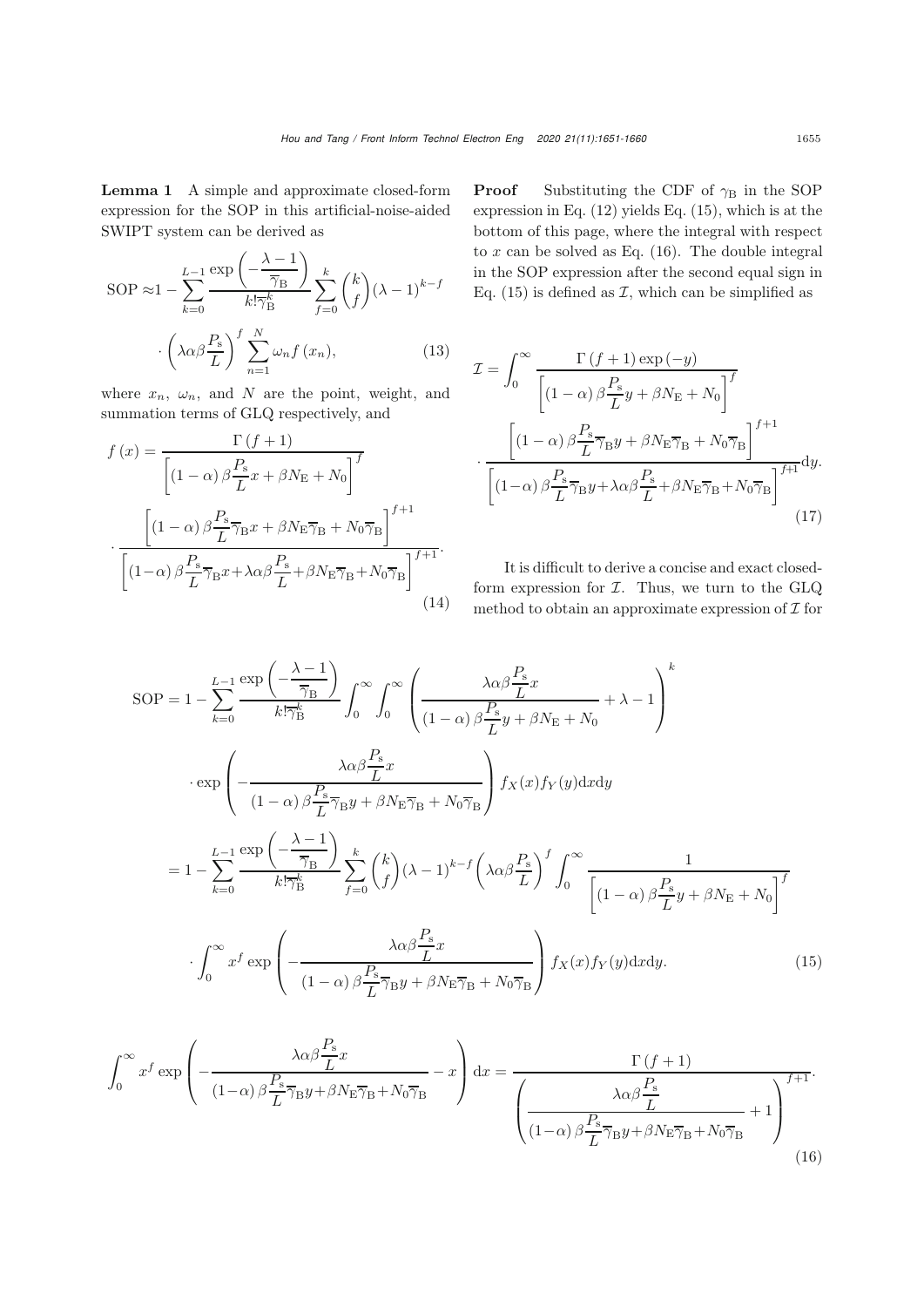analytical purpose. This is given by

$$
\mathcal{I} \approx \sum_{n=1}^{N} \omega_n f(x_n). \tag{18}
$$

Finally, a simple approximation for the SOP is derived as Eq.  $(13)$ , by substituting Eq.  $(18)$  into Eq. [\(15\)](#page-4-1).

Remark 1 Although the closed-form expression in Lemma [1](#page-4-0) is complicated, Lemma [1](#page-4-0) provides us with a baseline to calculate the SOP with an arbitrarily high accuracy by summing sufficient terms in the GLQ. Generally speaking, we can obtain a high accuracy result by summing several terms in the GLQ (see numerical results in Figs. [2](#page-7-0)[–5\)](#page-7-1).

#### 4 Asymptotic analysis

In this section, the exact closed-form expression for the asymptotic SOP (ASOP) will be derived when the average SNR at Bob is sufficiently large and the average SNR at Eve remains finite, where the secrecy diversity order and secrecy array gain are presented (Lemma [2\)](#page-5-1).

<span id="page-5-1"></span>Lemma 2 The closed-form expression for the ASOP valid in the high SNR region of the source– Bob link is given by

$$
\text{SOP}^{\overline{\gamma}_{\text{B}} \to \infty} (G_{\text{a}} \overline{\gamma}_{\text{B}})^{-L} + o\left(\overline{\gamma}_{\text{B}}^{-L-1}\right), \qquad (19)
$$

where  $o(\cdot)$  denotes the higher-order term, L is the secrecy diversity order, and  $G_a$  denotes the secrecy array gain, given by

$$
G_{\rm a} = \left[ \sum_{j=0}^{L} {L \choose j} \frac{(\lambda - 1)^{L-j} \lambda^j \alpha^j}{\Gamma(L+1)} \frac{\Gamma(j+1)}{(1 - \alpha)^j} \right]
$$

$$
\cdot \exp\left(\frac{\beta N_{\rm E} + N_0}{(1 - \alpha)\beta \frac{P_{\rm s}}{L}}\right) \Gamma\left(1 - j, \frac{\beta N_{\rm E} + N_0}{(1 - \alpha)\beta \frac{P_{\rm s}}{L}}\right)\right]^{-1/L}, \tag{20}
$$

where  $\Gamma(\cdot, \cdot)$  denotes the upper incomplete Gamma function (Gradshteyn and Ryzhik, 2007).

<span id="page-5-0"></span>**Proof** When  $\overline{\gamma}_{\text{B}} \to \infty$ , using  $\gamma(L, x) \stackrel{x \to 0}{\simeq} \frac{x^L}{L}$ , the CDF of  $\gamma_B$  can be approximated by

$$
F_{\gamma_{\rm B}}\left(x\right) \simeq \frac{1}{\Gamma\left(L+1\right)} \frac{x^L}{\overline{\gamma}_{\rm B}^L}.\tag{21}
$$

Using this asymptotic CDF of  $\overline{\gamma}_{\text{B}}$  in Eq. (21), the ASOP can be written as Eq. [\(22\)](#page-5-2) at the bottom of this page.

Substituting PDFs of  $X$  and  $Y$  into ASOP and using some mathematical manipulations, we can finally derive the closed-form expression for the ASOP in Eq. [\(19\)](#page-5-3).

Remark 2 From the asymptotic analysis for the SOP derived in Lemma [2,](#page-5-1) we can easily see that the SOP with respect to  $\overline{\gamma}_{\text{B}}$  can be approximated by a linear function whose slope and intercept of the horizontal axis are  $L$  and  $L \log G_a$ , respectively, in the log-scale (i.e., dB scale in  $\overline{\gamma}_{\text{B}}$ ).

**Remark 3** Lemma [2](#page-5-1) also shows that when  $\overline{\gamma}_{\text{B}}$ is sufficiently large, the SOP with a larger  $L$  will be always better than the one with a smaller  $L$ , although the transmitting power at each transmitting antenna decreases as  $L$  increases. This is because a larger  $L$ means a higher secrecy diversity order (the slope of SOP in the log-scale of  $\overline{\gamma}_{\text{B}}$ ) because of more spatial diversity.

#### <span id="page-5-3"></span>5 Robust approximation

In this section, a robust approximation for the SOP will be derived based on the works of Holtzman (1992), Pan et al. (2016a), and Zhao et al. (2019c), when the variance of the SINR at Eve is sufficiently small.

<span id="page-5-4"></span><span id="page-5-2"></span>**Lemma 3** When the variance of  $\gamma_E$  is not too large, we can adopt the robust approximation for the SOP,

$$
SOP \simeq \frac{\overline{\gamma_{B}}^{L}}{\Gamma(L+1)} \int_{0}^{\infty} \int_{0}^{\infty} \left( \frac{\lambda \alpha \beta \frac{P_{s}}{L} x}{(1-\alpha) \beta \frac{P_{s}}{L} y + \beta N_{E} + N_{0}} + \lambda - 1 \right)^{L} f_{X}(x) f_{Y}(y) \, dx \, dy
$$
\n
$$
= \frac{\overline{\gamma_{B}}^{L}}{\Gamma(L+1)} \sum_{j=0}^{L} {L \choose j} (\lambda - 1)^{L-j} \left( \lambda \alpha \beta \frac{P_{s}}{L} \right)^{j} \int_{0}^{\infty} \int_{0}^{\infty} \frac{x^{j}}{\left[ (1-\alpha) \beta \frac{P_{s}}{L} y + \beta N_{E} + N_{0} \right]^{j}} f_{X}(x) f_{Y}(y) \, dx \, dy. \tag{22}
$$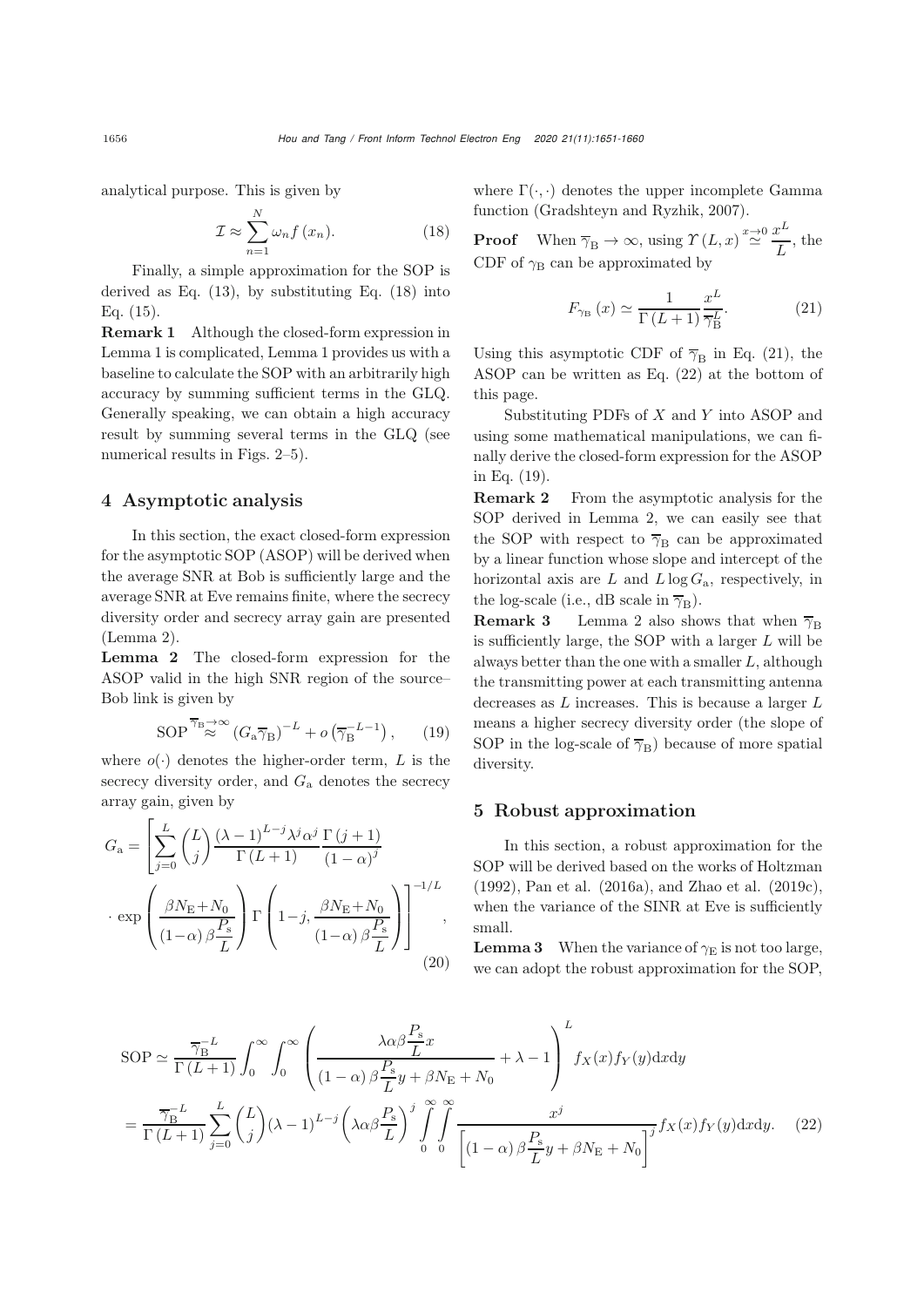<span id="page-6-1"></span>,

given by

$$
SOP \approx F_{\gamma_{\rm B}} \left(\lambda \overline{\gamma}_{\rm E} + \lambda - 1\right) + \frac{\sigma_{\rm E}^2}{2} \frac{\partial^2 F_{\gamma_{\rm B}} \left(\lambda \overline{\gamma}_{\rm E} + \lambda - 1\right)}{\partial \overline{\gamma}_{\rm E}^2}
$$
\n(23)

where  $\sigma_{\rm E}^2 = \mathbb{E}\{\gamma_{\rm E}^2\} - \mathbb{E}^2\{\gamma_{\rm E}\}\$  denotes the variance of  $\gamma_{\rm E}$ , the  $n^{\rm th}$   $(n = 1, 2, \cdots)$  moment of  $\gamma_{\rm E}$  (i.e.,  $\mathbb{E}\{\gamma_{\rm E}^{n}\}\$ ) is shown in Eq. [\(27\)](#page-6-0), and the second derivative of  $F_{\gamma_B} (\lambda \overline{\gamma}_E + \lambda - 1)$  with respect to  $\overline{\gamma}_E$  is given by

$$
\frac{\partial^2 F_{\gamma_{\rm B}} \left( \lambda \overline{\gamma}_{\rm E} + \lambda - 1 \right)}{\partial \overline{\gamma}_{\rm E}^2}
$$
\n
$$
= \frac{\partial^2}{\partial \overline{\gamma}_{\rm E}^2} \left[ 1 - \frac{\Gamma \left( L, \lambda \overline{\gamma}_{\rm E} + \lambda - 1 \right)}{\Gamma \left( L \right)} \right]
$$
\n
$$
= \frac{-1}{\Gamma \left( L \right)} \lambda^2 \exp \left[ - \left( \lambda \overline{\gamma}_{\rm E} + \lambda - 1 \right) \left( \lambda \overline{\gamma}_{\rm E} + \lambda - 1 \right)^{L-2}
$$
\n
$$
\cdot \left( \lambda \overline{\gamma}_{\rm E} + \lambda - L \right). \tag{24}
$$

**Proof** From the SOP definition in Eq. [\(12\)](#page-3-0), we can easily observe that

$$
SOP = \int_0^\infty F_{\gamma_B} (\lambda \gamma_E + \lambda - 1) f_{\gamma_E} (\gamma_E) d\gamma_E
$$
  
=  $\mathbb{E}_{\gamma_E} \{ F_{\gamma_B} (\lambda \gamma_E + \lambda - 1) \},$  (25)

where  $f_{\gamma_{\rm E}}(\cdot)$  denotes the PDF of  $\gamma_{\rm E}$ .

From Holtzman (1992), we know that if  $P(X)$  is a real-valued function with respect to  $X$ , where  $X$  is a random variable with mean  $\mu_X$  and variance  $\sigma_X^2$ , the expectation of  $P(X)$  can be robustly approximated by

$$
\mathbb{E}\left\{P\left(X\right)\right\} \approx P\left(\mu_X\right) + \frac{\sigma_X^2}{2} \frac{\partial^2 P\left(\mu_X\right)}{\partial \mu_X^2}.\tag{26}
$$

Note that this robust approximation proposed in Holtzman (1992) is tight when  $\sigma_X^2$  is sufficiently small.

In view of the robust approximation in Holtzman (1992), Pan et al. (2016a), and Zhao et al. (2019c), the SOP can be robustly approximated as Eq. [\(23\)](#page-6-1).

For the derivation of  $\sigma_{\rm E}^2$ , we can alternatively derive the  $n<sup>th</sup>$  moment of  $\gamma_E$ . Although it is difficult to derive the PDF of  $\gamma_{\rm E}$ , the  $n^{\rm th}$  moment of  $\gamma_{\rm E}$  can be easily derived by

$$
\mathbb{E}\left\{\gamma_{\rm E}^{n}\right\} = \mathbb{E}\left\{\frac{\left(\alpha\beta\frac{P_{\rm s}}{L}\right)^{n}x^{n}}{\left[(1-\alpha)\beta\frac{P_{\rm s}}{L}y + \beta N_{\rm E} + N_{0}\right]^{n}}\right\}
$$
\n
$$
= \int_{0}^{\infty} \int_{0}^{\infty} \frac{\left(\alpha\beta\frac{P_{\rm s}}{L}\right)^{n}x^{n}f_{X}(x)f_{Y}(y)\mathrm{d}x\mathrm{d}y}{\left[(1-\alpha)\beta\frac{P_{\rm s}}{L}y + \beta N_{\rm E} + N_{0}\right]^{n}}\mathrm{d}y
$$
\n
$$
= \left(\alpha\beta\frac{P_{\rm s}}{L}\right)^{n} \int_{0}^{\infty} \frac{\exp\left(-y\right)\mathrm{d}y}{\left[(1-\alpha)\beta\frac{P_{\rm s}}{L}y + \beta N_{\rm E} + N_{0}\right]^{n}}\mathrm{d}y
$$
\n
$$
\int_{0}^{\infty} x^{n}\exp\left(-x\right)\mathrm{d}x
$$
\n
$$
\stackrel{\text{(a)}}{=} \frac{\alpha^{n}}{(1-\alpha)^{n}}\exp\left(\frac{\beta N_{\rm E} + N_{0}}{(1-\alpha)\beta\frac{P_{\rm s}}{L}}\right)\Gamma\left(n+1\right)
$$
\n
$$
\cdot\Gamma\left(1-n,\frac{\beta N_{\rm E} + N_{0}}{(1-\alpha)\beta\frac{P_{\rm s}}{L}}\right),\tag{27}
$$

<span id="page-6-0"></span>where (a) follows Eqs.  $(3.381.4)$  and  $(3.462.15)$  in Gradshteyn and Ryzhik (2007).

Remark 4 Actually, we consider an eavesdropper far away from the transmitter in Lemma [3](#page-5-4) such that the variance of the eavesdropping SINR is small. This eavesdropping scenario is reasonable and practical, indicating the wide application of Lemma [3](#page-5-4) to robustly approximate the SOP.

#### 6 Numerical results

In this section, some selected Monte-Carlo numerical results will be presented, as well as the analytical results derived in this study, to validate the accuracy of our derived expressions for the SOP.

To simplify the parameter settings in the numerical results,  $C_{\text{th}} = 1$  and  $P_{\text{s}} = 10$  dB are assumed. Furthermore,  $N = 15$  is adopted in the GLQ approximation, and  $10<sup>7</sup>$  channel state realizations are generated. In the following simulation results,  $\bar{\gamma} = \frac{P_s}{N_B}$ is defined.

Fig. [2](#page-7-0) plots the SOP versus  $\overline{\gamma}$  with different numbers of transmitting antennas. It is clear that the SOP is improved by increasing the number of transmitting antennas, because of more spatial diversity. This implies that although the transmitted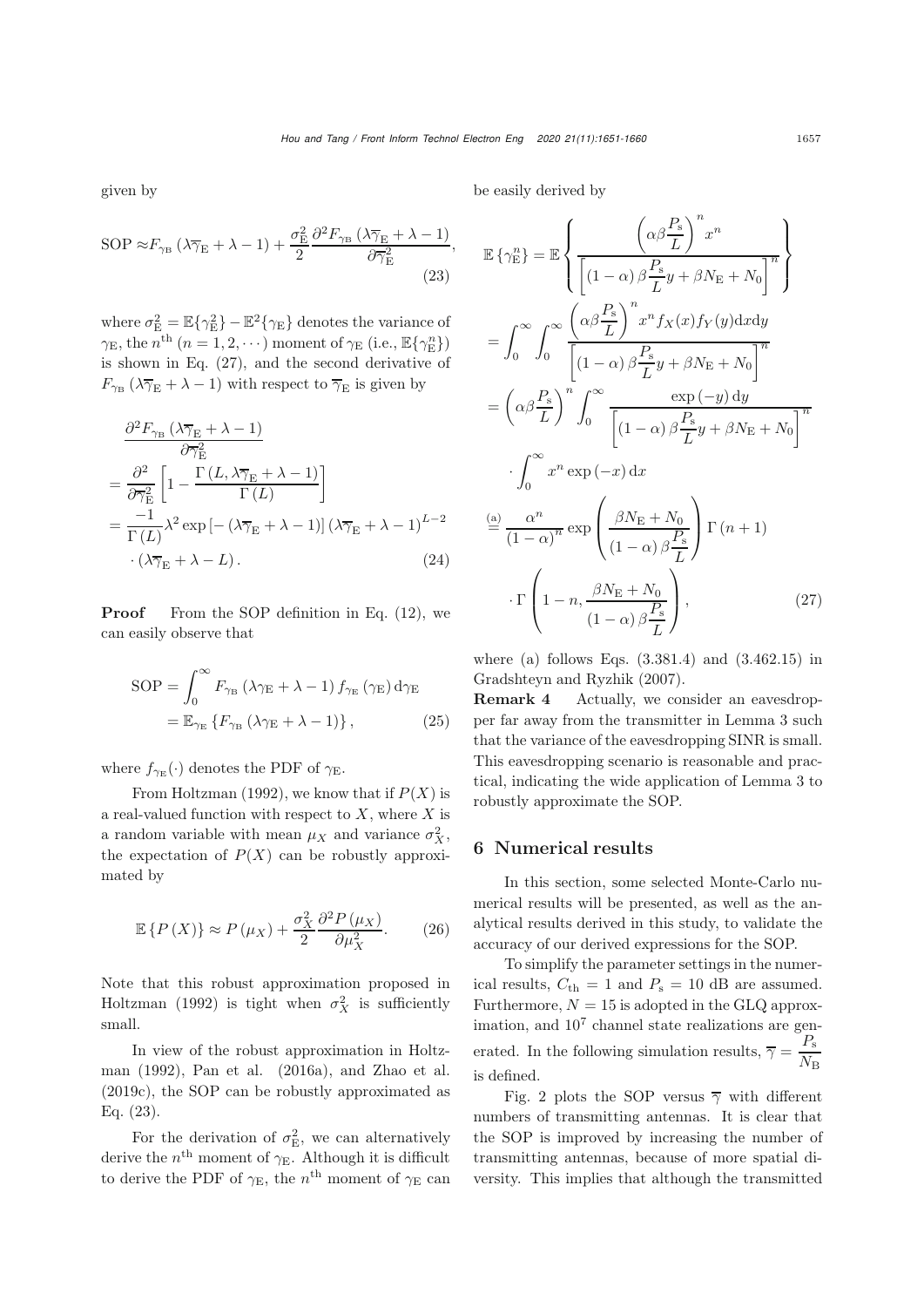power at each transmitting antenna decreases with increasing the number of transmitting antennas, the advantage of spatial diversity dominates the secrecy outage performance. From the asymptotic analysis for the SOP, we can also know that the slope of SOP with a larger  $L$  is steeper, resulting in a better secrecy outage performance. Note that the SOP is a decreasing function with respect to  $\overline{\gamma}$ . This is because a larger  $\overline{\gamma}$  means a better average channel state between the source and Bob.

In Fig. [3,](#page-7-2) we compare the secrecy outage performance for some selected values of  $\alpha$  and  $\beta$ . We can easily see that the SOP decreases as  $\beta$  decreases, because less power is used for information decoding at Eve, leading to a lower SINR at Eve. The decrease in  $\alpha$  from 0.5 to 0.1 results in a worse SOP, which may not always be true. This is because although the decrease in  $\alpha$  means more power for artificial noise, resulting in the decrease in SINRs at Eve, a smaller  $\alpha$  also means less power for signal symbols, also leading to a lower SNR at Bob. To investigate the impact of  $\alpha$ , we present the SOP versus  $\alpha$  changing from 0 to 1 in Fig. [4.](#page-7-3) From Fig. [4,](#page-7-3) we can observe that there is a unique minimum point of  $\alpha$ , at which



<span id="page-7-0"></span>Fig. 2 SOP versus  $\overline{\gamma}$  for  $N_0 = N_E = 0$  dB and  $\alpha =$  $\beta = 0.5$ 



<span id="page-7-2"></span>Fig. 3 SOP versus  $\overline{\gamma}$  for  $N_0 = N_E = 0$  dB and  $L = 4$ 

the SOP arrives to a floor; i.e., the SOP is a convex function with respect to  $\alpha$ . There is an increasing trend in SOP with decreasing  $N_{\rm E}$ , because a smaller  $N_{\rm E}$  means an improved ratio of  $P_{\rm s}/N_{\rm E}$  at Eve. Actually, the impact of  $N<sub>E</sub>$  can also reflect the average channel state between the source and Eve.

To present the tight bound for the SOP in robust approximation, we plot the SOP with different values of  $N_0$  in Fig. [5,](#page-7-1) where the SOP becomes better as  $N_0$  increases, because of more power splitting noise during information decoding at Eve. As a larger  $N_0$ means a smaller average SINR at Eve (equivalent to a smaller variance of SINR at Eve), the matching performance of robust approximation for the SOP becomes better.

From Figs. [2–](#page-7-0)[5,](#page-7-1) it is clear that the gap between the GLQ approximation for the SOP and the numerical SOP (exact SOP) almost vanishes when the number of summation terms in GLQ is just 15.

## 7 Conclusions

In this paper, a closed-form expression for the SOP in an artificial-noise-aided SWIPT system has



<span id="page-7-3"></span>Fig. 4 SOP versus  $\alpha$  for  $\overline{\gamma} = 15$  dB,  $N_0 = 0$  dB,  $L = 3$ , and  $\beta = 0.8$ 



<span id="page-7-1"></span>Fig. 5 SOP versus  $\overline{\gamma}$  for  $N_{\text{E}} = 0$  dB,  $L = 4$ , and  $α = β = 0.5$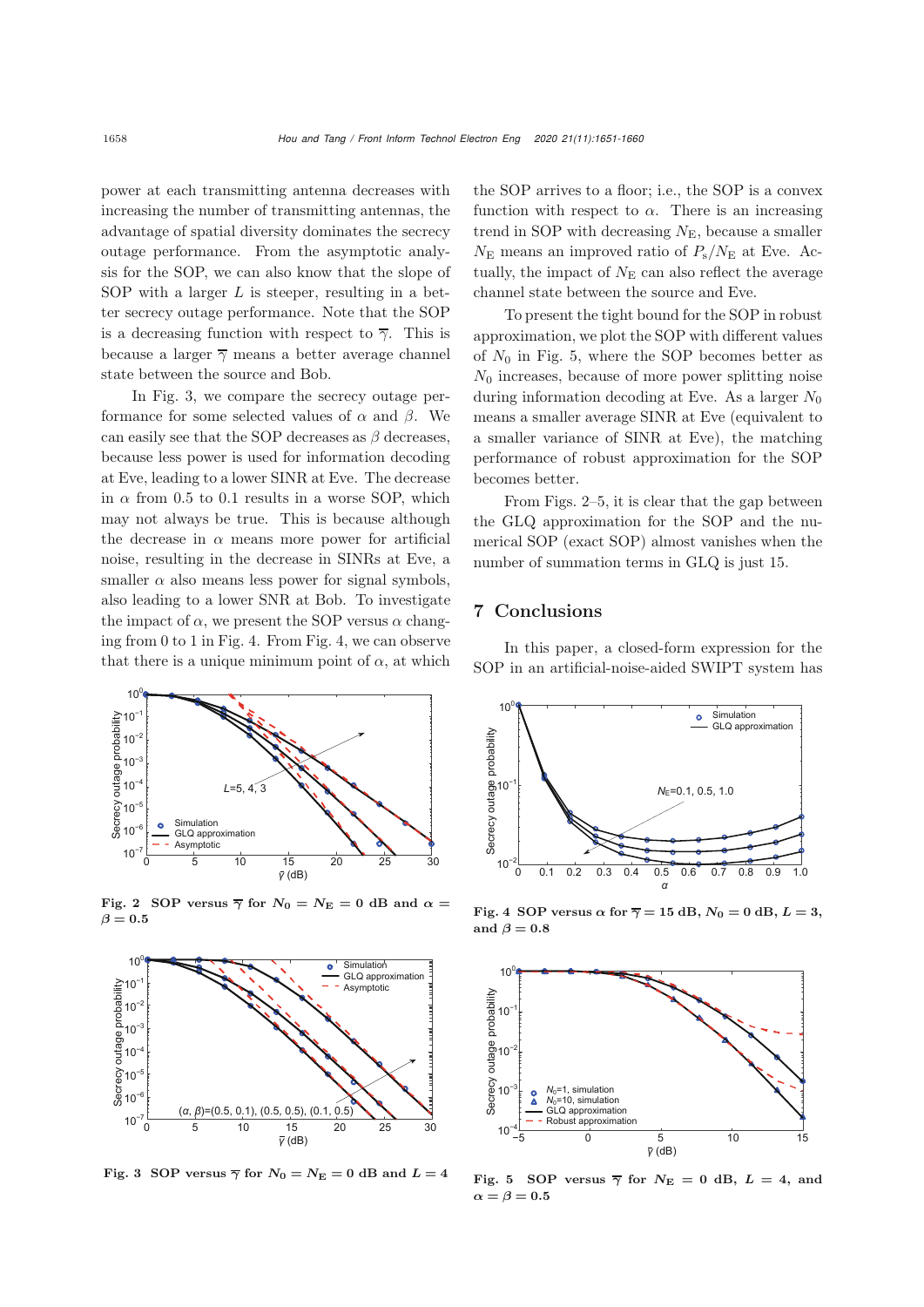been derived via the GLQ approximation method. To obtain the secrecy diversity order and secrecy array gain of this system, asymptotic analysis for the SOP has also been performed, where the derived ASOP was almost identical to the exact SOP in the high SNR region of the source–Bob link. Building on the works of Holtzman (1992), Pan et al. (2016a), and Zhao et al. (2019c), we also derived a robust approximation for the SOP when the variance of SINRs at Eve was not large. Finally, Monte-Carlo simulations have been presented to demonstrate the correctness of the derived closed-form expressions, as well as presenting the impacts of some parameters of interest on the SOP.

#### Contributors

Wei-min HOU designed the research and drafted the manuscript. Qing-shan TANG helped organize the manuscript. Wei-min HOU and Qing-shan TANG revised and finalized the paper.

#### Compliance with ethics guidelines

Wei-min HOU and Qing-shan TANG declare that they have no conflict of interest.

#### References

- Bloch M, Barros J, Rodrigues MRD, et al., 2008. Wireless information-theoretic security. *IEEE Trans Inform Theory*, 54(6):2515-2534.
- https://doi.org/10.1109/TIT.2008.921908 Chen XM, Jia RD, 2018. Exploiting rateless coding for massive access. *IEEE Trans Veh Technol*, 67(11):11253-
- 11257. https://doi.org/10.1109/TVT.2018.2866279 Chen XM, Ng DWK, Gerstacker WH, et al., 2017. A survey on multiple-antenna techniques for physical layer security. *IEEE Commun Surv Tutor*, 19(2):1027-1053.
- https://doi.org/10.1109/COMST.2016.2633387 Deng YS, Wang LF, Zaidi SAR, et al., 2016. Artificialnoise aided secure transmission in large scale spectrum sharing networks. *IEEE Trans Commun*, 64(5):2116- 2129. https://doi.org/10.1109/TCOMM.2016.2544300
- El Shafie A, Tourki K, Al-Dhahir N, 2017. An artificial-noiseaided hybrid TS/PS scheme for OFDM-based SWIPT systems. *IEEE Commun Lett*, 21(3):632-635. https://doi.org/10.1109/LCOMM.2016.2642105
- Gradshteyn IS, Ryzhik IM, 2007. Table of Integrals, Series, and Products  $(7<sup>th</sup> Ed.)$ . Academic Press, Salt Lake City, USA.
- Holtzman JM, 1992. A simple, accurate method to calculate spread-spectrum multiple-access error probabilities. *IEEE Trans Commun*, 40(3):461-464. https://doi.org/10.1109/26.135712
- Khandaker MRA, Masouros C, Wong KK, et al., 2019. Secure SWIPT by exploiting constructive interference and artificial noise. *IEEE Trans Commun*, 67(2):1326-1340. https://doi.org/10.1109/TCOMM.2018.2874658
- Liu YW, Qin ZJ, Elkashlan M, et al., 2017. Enhancing the physical layer security of non-orthogonal multiple access in large-scale networks. *IEEE Trans Wirel Commun*, 16(3):1656-1672. https://doi.org/10.1109/TWC.2017.2650987
- Pan GF, Tang CQ, Li TT, et al., 2015. Secrecy performance analysis for SIMO simultaneous wireless information and power transfer systems. *IEEE Trans Commun*, 63(9):3423-3433.
	- https://doi.org/10.1109/TCOMM.2015.2458317
- Pan GF, Tang CQ, Zhang X, et al., 2016a. Physical-layer security over non-small-scale fading channels. *IEEE Trans Veh Technol*, 65(3):1326-1339. https://doi.org/10.1109/TVT.2015.2412140
- Pan GF, Lei HJ, Deng YS, et al., 2016b. On secrecy performance of MISO SWIPT systems with TAS and imperfect CSI. *IEEE Trans Commun*, 64(9):3831-3843. https://doi.org/10.1109/TCOMM.2016.2573822
- Pan GF, Lei HJ, Yuan Y, et al., 2017a. Performance analysis and optimization for SWIPT wireless sensor networks. *IEEE Trans Commun*, 65(5):2291-2302. https://doi.org/10.1109/TCOMM.2017.2676815
- Pan GF, Ye J, Ding ZG, 2017b. Secure hybrid VLC-RF systems with light energy harvesting. *IEEE Trans Commun*, 65(10):4348-4359. https://doi.org/10.1109/TCOMM.2017.2709314
- Qi Q, Chen XM, Zhong CJ, et al., 2020. Physical layer security for massive access in cellular Internet of Things. *Sci China Inform Sci*, 63(2):121301. https://doi.org/10.1007/s11432-019-2650-4
- Shi QJ, Liu L, Xu WQ, et al., 2014. Joint transmit beamforming and receive power splitting for MISO SWIPT systems. *IEEE Trans Wirel Commun*, 13(6):3269-3280. https://doi.org/10.1109/TWC.2014.041714.131688
- Sudevalayam S, Kulkarni P, 2011. Energy harvesting sensor nodes: survey and implications. *IEEE Commun Surv Tutor*, 13(3):443-461. https://doi.org/10.1109/SURV.2011.060710.00094
- Tian FY, Chen XM, 2019. Multiple-antenna techniques in nonorthogonal multiple access: a review. *Front Inform Technol Electron Eng*, 20(12):1665-1697. https://doi.org/10.1631/FITEE.1900405
- Wang ZJ, Zhao H, Wang S, et al., 2019. Secrecy analysis in SWIPT systems over generalized-*K* fading channels. *IEEE Commun Lett*, 23(5):834-837. https://doi.org/10.1109/LCOMM.2019.2907490
- Yang N, Yan SH, Yuan JH, et al., 2015. Artificial noise: transmission optimization in multi-input single-output wiretap channels. *IEEE Trans Commun*, 63(5):1771- 1783. https://doi.org/10.1109/TCOMM.2015.2419634
- Zhang M, Liu Y, Zhang R, 2016. Artificial noise aided secrecy information and power transfer in OFDMA systems. *IEEE Trans Wirel Commun*, 15(4):3085-3096. https://doi.org/10.1109/TWC.2016.2516528
- Zhang R, Ho CK, 2013. MIMO broadcasting for simultaneous wireless information and power transfer. *IEEE Trans Wirel Commun*, 12(5):1989-2001. https://doi.org/10.1109/TWC.2013.031813.120224
- Zhang X, McKay MR, Zhou XY, et al., 2015. Artificialnoise-aided secure multi-antenna transmission with limited feedback. *IEEE Trans Wirel Commun*, 14(5):2742- 2754. https://doi.org/10.1109/TWC.2015.2391261